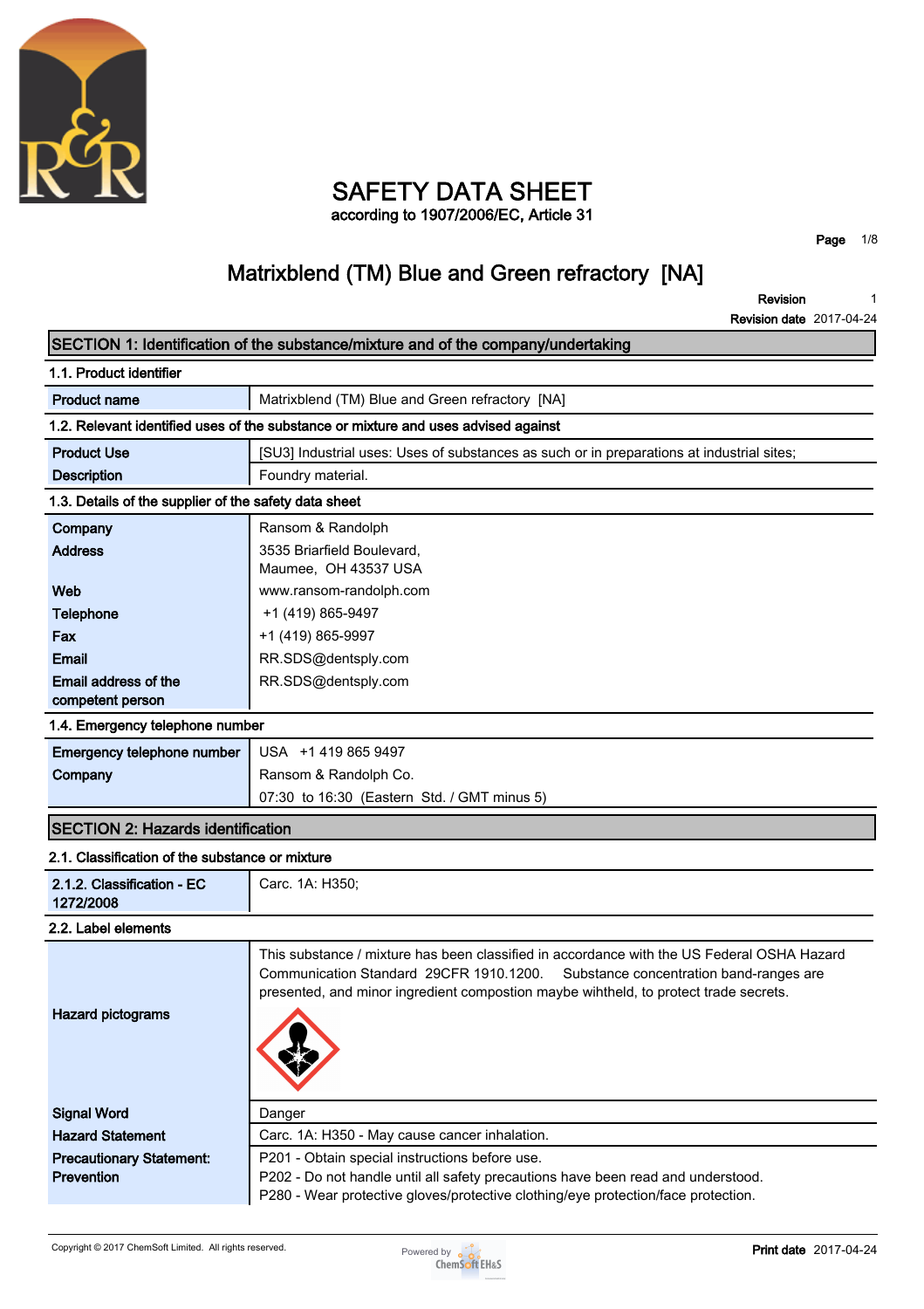**Revision Revision date 2017-04-24 1**

| 2.2. Label elements                                |                                                                                                                                                                                                                                                                                                                                                                                       |
|----------------------------------------------------|---------------------------------------------------------------------------------------------------------------------------------------------------------------------------------------------------------------------------------------------------------------------------------------------------------------------------------------------------------------------------------------|
| <b>Precautionary Statement:</b><br>Response        | P308+P313 - IF exposed or concerned: Get medical advice/attention.                                                                                                                                                                                                                                                                                                                    |
| <b>Precautionary Statement:</b><br>Storage         | P405 - Store locked up.                                                                                                                                                                                                                                                                                                                                                               |
| <b>Precautionary Statement:</b><br><b>Disposal</b> | P501 - Dispose of contents/container to local and national regulations                                                                                                                                                                                                                                                                                                                |
| 2.3. Other hazards                                 |                                                                                                                                                                                                                                                                                                                                                                                       |
| Other hazards                                      | Product contains crystalline silica.<br>Portions of the amorphous silica may be converted to crystalline silica (cristobalite) when subjected<br>to higher temperatures (1700° F / 927° C), such as when used in a mold for ferrous and other high<br>temperature alloy castings. The exposure to crystalline silica is highest at the mold knockout stage<br>of the casting process. |
| <b>Further information</b>                         |                                                                                                                                                                                                                                                                                                                                                                                       |

## **Not applicable. PBT and vPvB assessment.**

### **SECTION 3: Composition/information on ingredients**

#### **3.2. Mixtures**

### **67/548/EEC / 1999/45/EC**

| <b>Chemical Name</b>                | Index No. | <b>CAS No.</b> | EC No.    | <b>REACH Registration</b><br><b>Number</b> | Conc.<br>$(\%w/w)$ | Classification | M-factor. |
|-------------------------------------|-----------|----------------|-----------|--------------------------------------------|--------------------|----------------|-----------|
| silica, viterous -- Overall product |           | 60676-86-0     | 262-373-8 |                                            | $90 - 100\%$       |                |           |
| (Silica, fused respirable dust)     |           |                |           |                                            |                    |                |           |

#### **EC 1272/2008**

| <b>Chemical Name</b>                | Index No. | CAS No.    | EC No.    | <b>REACH Registration</b> | Classification<br>Conc.  | M-factor. |
|-------------------------------------|-----------|------------|-----------|---------------------------|--------------------------|-----------|
|                                     |           |            |           | <b>Number</b>             | $(\%w/w)$                |           |
| silica, viterous -- Overall product |           | 60676-86-0 | 262-373-8 |                           | $90 - 100\%$             |           |
| (Silica, fused respirable dust)     |           |            |           |                           |                          |           |
| quartz ( $conc. < 1.0\%$ )          |           | 14808-60-7 | 238-878-4 |                           | 0.5 - 1% Carc. 1A: H350: |           |
|                                     |           |            |           |                           |                          |           |

#### **Further information**

**Full text for all Risk Phrases mentioned in this section are displayed in Section 16.**

### **SECTION 4: First aid measures**

#### **4.1. Description of first aid measures**

| Inhalation          | Move the exposed person to fresh air.                                           |
|---------------------|---------------------------------------------------------------------------------|
| Eye contact         | Rinse immediately with plenty of water for 15 minutes holding the eyelids open. |
| <b>Skin contact</b> | Wash with soap and water.                                                       |
| Ingestion           | Drink 1 to 2 glasses of water. DO NOT INDUCE VOMITING.                          |
|                     | 4.2. Most important symptoms and effects, both acute and delayed                |
| Inhalation          | May cause irritation to respiratory system.                                     |
| Eye contact         | May cause irritation to eyes.                                                   |
| <b>Skin contact</b> | May cause irritation to skin.                                                   |
| Ingestion           | May cause irritation to mucous membranes.                                       |
|                     | 4.3. Indication of any immediate medical attention and special treatment needed |
| <b>Inhalation</b>   | Seek medical attention if irritation or symptoms persist.                       |
| Eye contact         | Seek medical attention if irritation or symptoms persist.                       |
| <b>Skin contact</b> | Seek medical attention if irritation or symptoms persist.                       |
| Ingestion           | Seek medical attention if irritation or symptoms persist.                       |

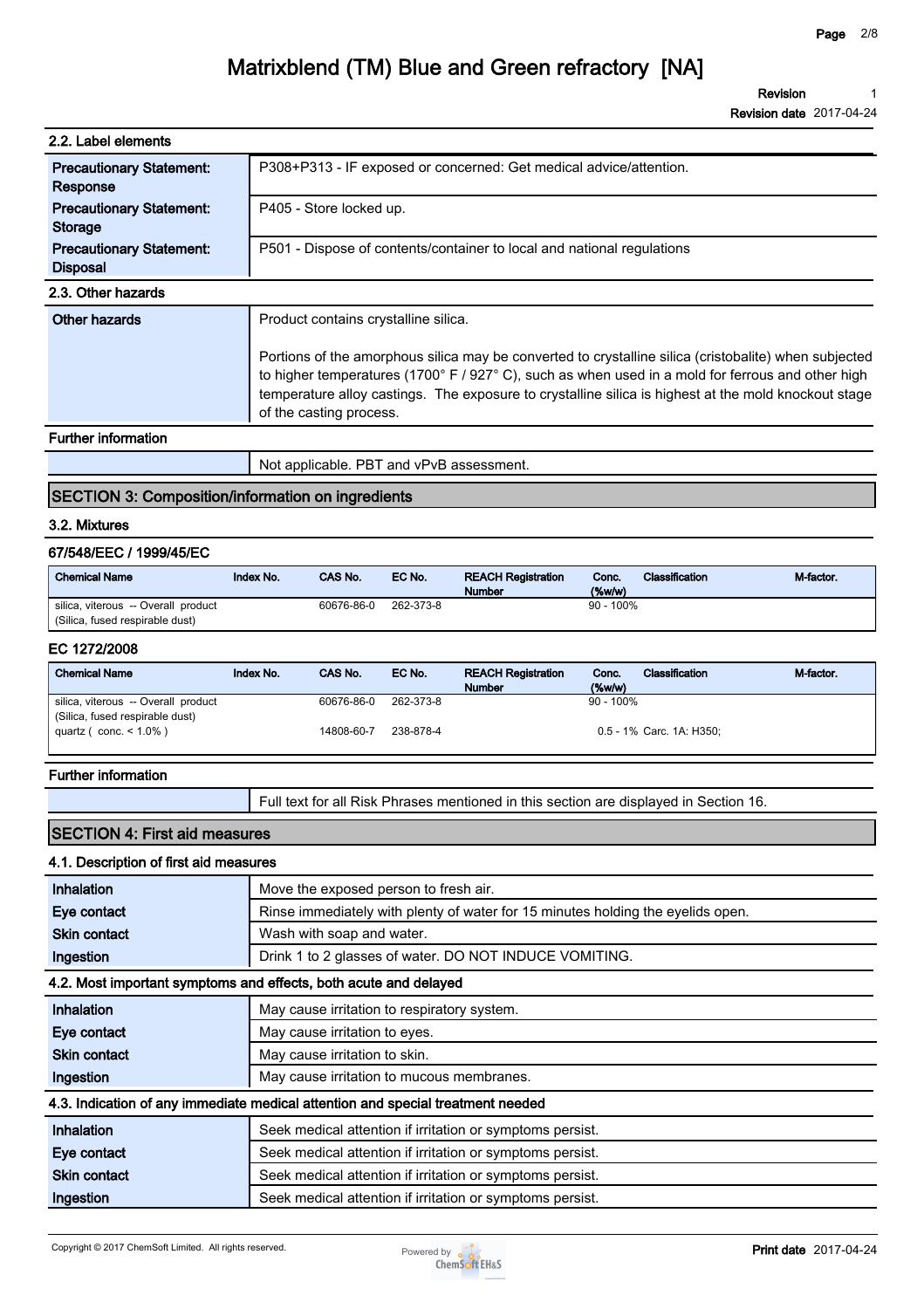**1**

## **Matrixblend (TM) Blue and Green refractory [NA]**

**Revision**

**Revision date 2017-04-24**

| <b>SECTION 5: Firefighting measures</b>                           |                                                                                                                                                                          |
|-------------------------------------------------------------------|--------------------------------------------------------------------------------------------------------------------------------------------------------------------------|
| 5.1. Extinguishing media                                          |                                                                                                                                                                          |
|                                                                   | Use extinguishing media appropriate to the surrounding fire conditions.                                                                                                  |
| 5.2. Special hazards arising from the substance or mixture        |                                                                                                                                                                          |
|                                                                   | Burning produces irritating, toxic and obnoxious fumes.                                                                                                                  |
| 5.3. Advice for firefighters                                      |                                                                                                                                                                          |
|                                                                   | Self-contained breathing apparatus. Wear suitable protective clothing.                                                                                                   |
| <b>SECTION 6: Accidental release measures</b>                     |                                                                                                                                                                          |
|                                                                   | 6.1. Personal precautions, protective equipment and emergency procedures                                                                                                 |
|                                                                   | Avoid raising dust. Wear suitable respiratory equipment when necessary.                                                                                                  |
| 6.2. Environmental precautions                                    |                                                                                                                                                                          |
|                                                                   | No environmental requirements.                                                                                                                                           |
| 6.3. Methods and material for containment and cleaning up         |                                                                                                                                                                          |
|                                                                   | Avoid raising dust. Clean the area using a vacuum cleaner. Transfer to suitable, labelled<br>containers for disposal.                                                    |
| 6.4. Reference to other sections                                  |                                                                                                                                                                          |
|                                                                   | See section [2, 8 & 13] for further information.                                                                                                                         |
| <b>SECTION 7: Handling and storage</b>                            |                                                                                                                                                                          |
| 7.1. Precautions for safe handling                                |                                                                                                                                                                          |
|                                                                   | Avoid raising dust. Ensure adequate ventilation of the working area. In case of insufficient<br>ventilation, wear suitable respiratory equipment.                        |
|                                                                   | Do not eat, drink or smoke in areas where this product is used or stored. Wash hands after<br>handling the product.                                                      |
| 7.2. Conditions for safe storage, including any incompatibilities |                                                                                                                                                                          |
|                                                                   | Keep containers tightly closed.                                                                                                                                          |
| 7.3. Specific end use(s)                                          |                                                                                                                                                                          |
|                                                                   | Foundry material.                                                                                                                                                        |
| <b>SECTION 8: Exposure controls/personal protection</b>           |                                                                                                                                                                          |
| 8.1. Control parameters                                           |                                                                                                                                                                          |
|                                                                   |                                                                                                                                                                          |
|                                                                   | exposure limits - Silica, vitreous (fused, amorphous) 80 mg/m3 / (% Silica), TWA PEL<br>(respirable fraction).                                                           |
|                                                                   | exposure limits - Crystalline Silica, quartz -<br>0.025 mg/m3 TWA ACGIH TLV (respirable<br>fraction); 10 mg/m3 / (% Silica + 2) TWA PEL (respirable fraction).           |
|                                                                   | exposure limits - Crystalline Silica, Cristobalite -<br>0.025 mg/m3 TWA ACGIH TLV (respirable<br>fraction); 10 mg/m3 / [ 2(% Silica + 2)] TWA PEL (respirable fraction). |

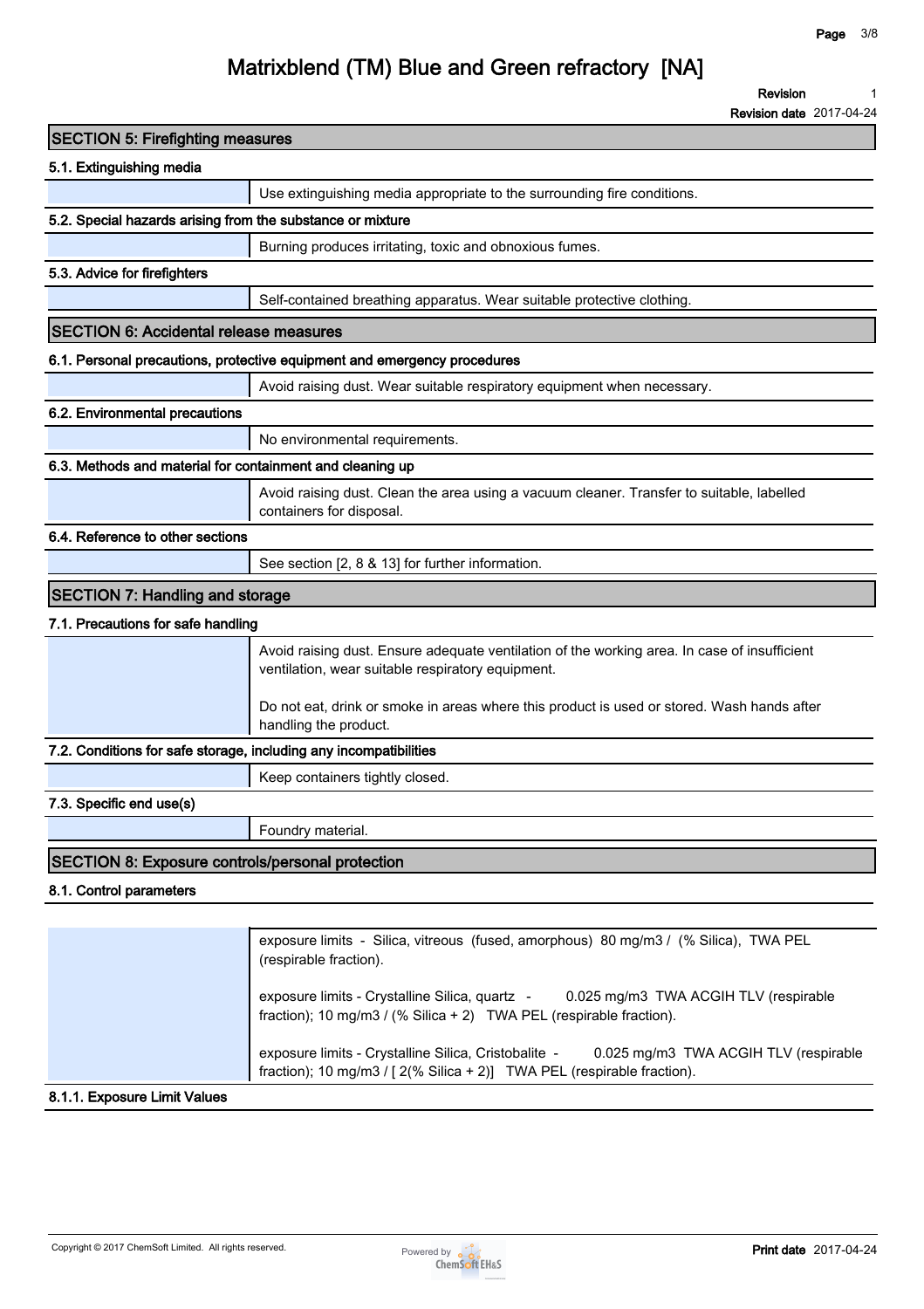**Revision 1**

**Revision date 2017-04-24**

**8.1.1. Exposure Limit Values**

| silica, viterous - Overall<br>product (Silica, fused respirable<br>dust) | WEL 8-hr limit ppm: -                           | WEL 8-hr limit mg/m3: $0.08$                      |
|--------------------------------------------------------------------------|-------------------------------------------------|---------------------------------------------------|
|                                                                          | WEL 15 min limit ppm: -                         | WEL 15 min limit mg/m3: -                         |
|                                                                          | WEL 8-hr limit mg/m3 total -<br>inhalable dust: | WEL 15 min limit mg/m3 total -<br>inhalable dust: |
|                                                                          | WEL 8-hr limit mg/m3 total -                    | WEL 15 min limit mg/m3 total -                    |
|                                                                          | respirable dust:                                | respirable dust:                                  |

#### **8.2. Exposure controls**

| 8.2.1. Appropriate engineering<br>controls | Ensure adequate ventilation of the working area.                                       |
|--------------------------------------------|----------------------------------------------------------------------------------------|
| 8.2.2. Individual protection               | Protective clothing.                                                                   |
| measures                                   |                                                                                        |
| Eye / face protection                      | In case of splashing, wear. Approved safety goggles. safety glasses with side-shields. |
| Skin protection -                          | Wear suitable gloves.                                                                  |
| Handprotection                             |                                                                                        |
| <b>Respiratory protection</b>              | Suitable respiratory equipment.                                                        |
| 8.2.3. Environmental exposure              | Not normally required.                                                                 |
| controls                                   |                                                                                        |
| Occupational exposure                      | Appropriate local exhaust ventilation is required.                                     |
| controls                                   |                                                                                        |

### **SECTION 9: Physical and chemical properties**

### **9.1. Information on basic physical and chemical properties**

| Appearance Powder                           |                                  |
|---------------------------------------------|----------------------------------|
|                                             | Colour   Off white               |
|                                             | <b>Odour</b> Odourless           |
|                                             | $pH$ 4 - 7                       |
| Relative density 2.2                        |                                  |
| Melting point $\blacktriangleright$ 1650 °C |                                  |
|                                             | Freezing Point   Not applicable. |
| Initial boiling point Not applicable.       |                                  |
|                                             |                                  |
| Evaporation rate   Not applicable.          |                                  |
| Flammability (solid, gas) Not applicable.   |                                  |
| Vapour pressure   Not applicable.           |                                  |
|                                             | Vapour density   Not applicable. |
|                                             | Fat Solubility   Not applicable. |
| Partition coefficient   Not applicable.     |                                  |
| Autoignition temperature   Not applicable.  |                                  |
|                                             | Viscosity   Not applicable.      |
| <b>Explosive properties</b> Not applicable. |                                  |
| <b>Oxidising properties</b> Not applicable. |                                  |
| Solubility                                  | Insoluble in water               |

### **9.2. Other information**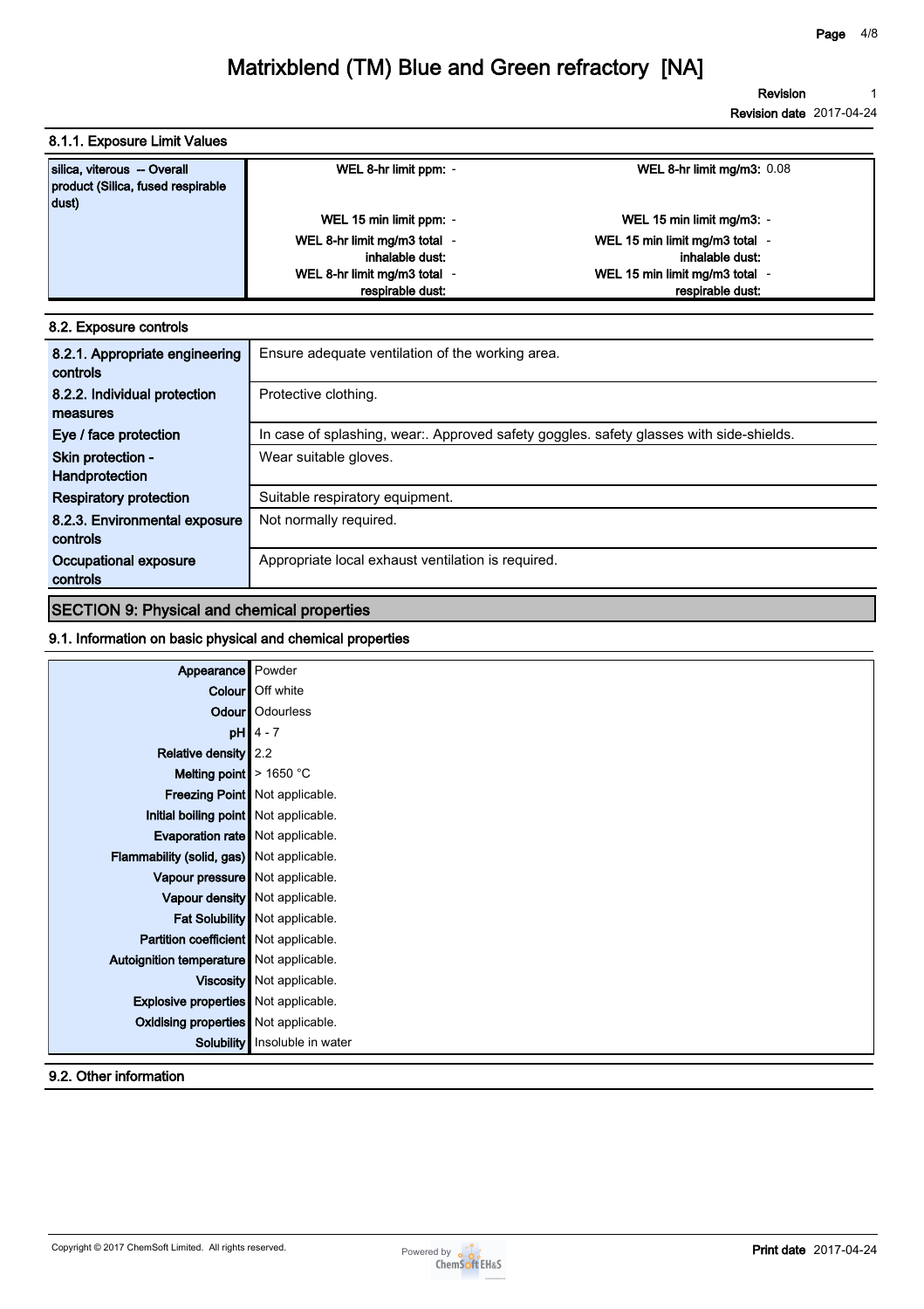| 9.2. Other information                       |                                                                                                           |
|----------------------------------------------|-----------------------------------------------------------------------------------------------------------|
| Conductivity                                 | Not applicable.                                                                                           |
| Surface tension   Not applicable.            |                                                                                                           |
|                                              | Gas group Not applicable.                                                                                 |
| <b>Benzene Content</b> Not applicable.       |                                                                                                           |
|                                              | Lead content   Not applicable.                                                                            |
| VOC (Volatile organic                        | Not applicable.                                                                                           |
| compounds)                                   |                                                                                                           |
| <b>SECTION 10: Stability and reactivity</b>  |                                                                                                           |
| 10.1. Reactivity                             |                                                                                                           |
|                                              | Not applicable.                                                                                           |
| 10.2. Chemical stability                     |                                                                                                           |
|                                              | Stable under normal conditions.                                                                           |
| 10.3. Possibility of hazardous reactions     |                                                                                                           |
|                                              | No Significant Hazard.                                                                                    |
| 10.5. Incompatible materials                 |                                                                                                           |
|                                              | No Significant Hazard.                                                                                    |
| 10.6. Hazardous decomposition products       |                                                                                                           |
|                                              | None.                                                                                                     |
| <b>SECTION 11: Toxicological information</b> |                                                                                                           |
| 11.1. Information on toxicological effects   |                                                                                                           |
| <b>Acute toxicity</b>                        | Harmful by inhalation.                                                                                    |
| Skin corrosion/irritation                    | Prolonged or repeated exposure may cause irritation to skin and mucous membranes.                         |
| Respiratory or skin<br>sensitisation         | No sensitizaton effects reported.                                                                         |
| Germ cell mutagenicity                       | No mutagenic effects reported.                                                                            |
| Carcinogenicity                              | Known Human Carcinogens (Category 1).                                                                     |
| <b>Reproductive toxicity</b>                 | No observed effect level. No observed effect concentration.                                               |
| STOT-single exposure                         | No known adverse health effects.                                                                          |
| STOT-repeated exposure                       | Chronic effects                                                                                           |
|                                              | Prolonged inhalation of respirable crystalline silica                                                     |
|                                              | In 1997, the International Agency for Research on Cancer (IARC) concluded that crystalline silica         |
|                                              | inhaled from occupational sources can cause lung cancer in humans. However it pointed out that            |
|                                              | not all industrial circumstances, nor all crystalline silica types, were to be incriminated. (IARC        |
|                                              | Monographs on the evaluation of the carcinogenic risks of chemicals to humans, Silica, silicates          |
|                                              | dust and organic fibers, 1997, Vol. 68, IARC, Lyon, France). In June 2003, the European                   |
|                                              | Commission's Scientific Committee for Occupational Exposure Limits (SCOEL) concluded:                     |
|                                              | "that the main effect in humans of the inhalation of respirable crystalline silica is silicosis. There is |
|                                              | sufficient information to conclude that the relative lung cancer risk is increased in persons with        |
|                                              | silicosis (and apparently, not in employees without silicosis exposed to silica dust in quarries and      |
|                                              | in the ceramic industry). Therefore, preventing the onset of silicosis will also reduce the cancer        |
|                                              | risk. Since a clear threshold for silicosis development cannot be identified, any reduction of            |
|                                              | exposure will reduce the risk of silicosis."                                                              |
|                                              | (SCOEL SUM Doc 94-final on respirable crystalline silica, June 2003)                                      |
|                                              | There is a body of evidence supporting the fact that increased cancer risk would be limited to            |
|                                              | people already suffering from silicosis. Worker protection against silicosis should be assured by         |
|                                              | respecting the existing regulatory occupational exposure limits and implementing additional risk          |
|                                              | management measures where required (see Section 16).                                                      |

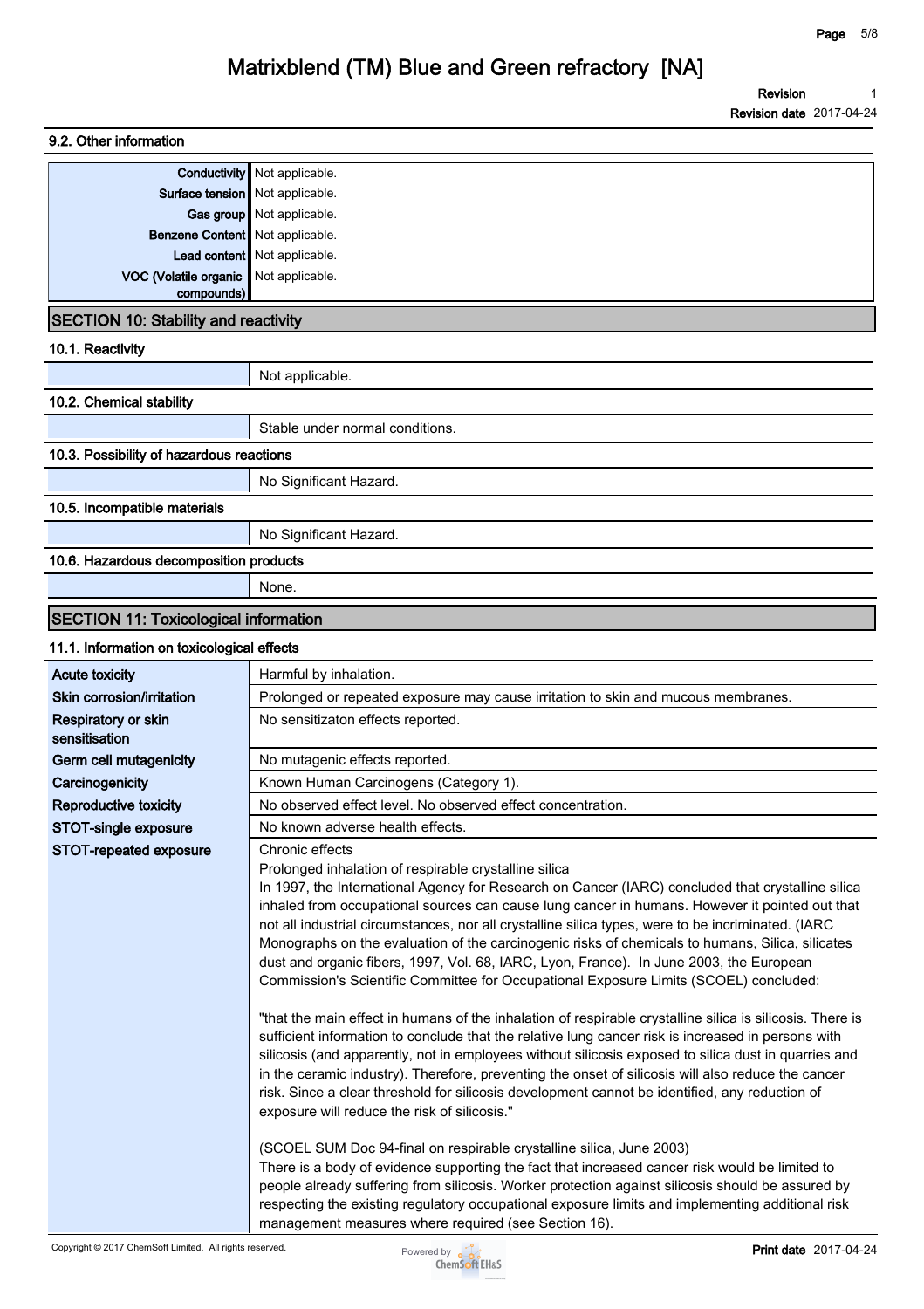**Revision 1**

**Revision date 2017-04-24**

| 11.1. Information on toxicological effects |                                                                                                 |
|--------------------------------------------|-------------------------------------------------------------------------------------------------|
| <b>Aspiration hazard</b>                   | No Significant Hazard.                                                                          |
| Repeated or prolonged<br>exposure          | Inhalation may cause coughing, tightness of the chest and irritation of the respiratory system. |
| <b>SECTION 12: Ecological information</b>  |                                                                                                 |
| 12.1. Toxicity                             |                                                                                                 |
|                                            | Not relevant                                                                                    |
| 12.2. Persistence and degradability        |                                                                                                 |
|                                            | No data is available on this product.                                                           |
| 12.3. Bioaccumulative potential            |                                                                                                 |
|                                            |                                                                                                 |
|                                            | Does not bioaccumulate.                                                                         |
| <b>Partition coefficient</b>               |                                                                                                 |
|                                            | Matrixblend (TM) Blue and Green Not applicable.<br>refractory [NA]                              |
|                                            |                                                                                                 |
| 12.4. Mobility in soil                     |                                                                                                 |
|                                            | Not determined.                                                                                 |
| 12.5. Results of PBT and vPvB assessment   |                                                                                                 |
|                                            | Not determined.                                                                                 |
| 12.6. Other adverse effects                |                                                                                                 |
|                                            | Not applicable.                                                                                 |
|                                            |                                                                                                 |
| <b>SECTION 13: Disposal considerations</b> |                                                                                                 |
| 13.1. Waste treatment methods              |                                                                                                 |
|                                            | Dispose of in compliance with all. local and national regulations.                              |
| <b>Disposal methods</b>                    |                                                                                                 |
|                                            | Contact a licensed waste disposal company.                                                      |
| Disposal of packaging                      |                                                                                                 |
|                                            | Empty containers can be sent for disposal or recycling.                                         |
| <b>SECTION 14: Transport information</b>   |                                                                                                 |
| 14.1. UN number                            |                                                                                                 |
|                                            | The product is not classified as dangerous for carriage.                                        |
| 14.2. UN proper shipping name              |                                                                                                 |
|                                            | The product is not classified as dangerous for carriage.                                        |
| 14.3. Transport hazard class(es)           |                                                                                                 |
|                                            | The product is not classified as dangerous for carriage.                                        |
| 14.4. Packing group                        |                                                                                                 |
|                                            | The product is not classified as dangerous for carriage.                                        |
| 14.5. Environmental hazards                |                                                                                                 |
|                                            | The product is not classified as dangerous for carriage.                                        |
| 14.6. Special precautions for user         |                                                                                                 |

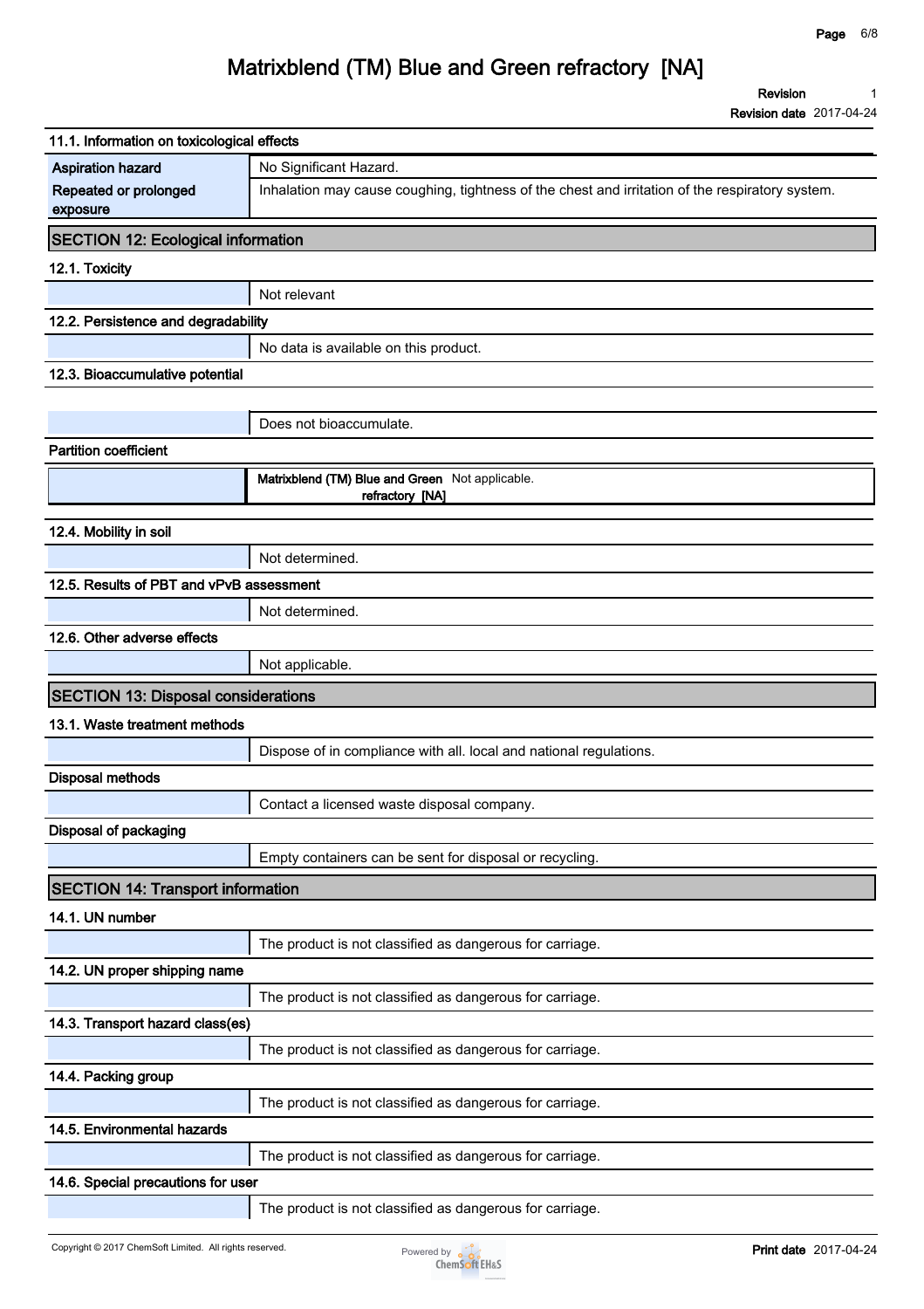**Revision 1**

**Revision date 2017-04-24**

|                                           | 14.7. Transport in bulk according to Annex II of MARPOL 73/78 and the IBC Code                                                                                                                                                                                                                                                                                                                                                                                                                                                                                                                                                                                                                 |
|-------------------------------------------|------------------------------------------------------------------------------------------------------------------------------------------------------------------------------------------------------------------------------------------------------------------------------------------------------------------------------------------------------------------------------------------------------------------------------------------------------------------------------------------------------------------------------------------------------------------------------------------------------------------------------------------------------------------------------------------------|
|                                           | The product is not classified as dangerous for carriage.                                                                                                                                                                                                                                                                                                                                                                                                                                                                                                                                                                                                                                       |
| <b>Further information</b>                |                                                                                                                                                                                                                                                                                                                                                                                                                                                                                                                                                                                                                                                                                                |
|                                           | The product is not classified as dangerous for carriage.                                                                                                                                                                                                                                                                                                                                                                                                                                                                                                                                                                                                                                       |
| <b>SECTION 15: Regulatory information</b> |                                                                                                                                                                                                                                                                                                                                                                                                                                                                                                                                                                                                                                                                                                |
|                                           | 15.1. Safety, health and environmental regulations/legislation specific for the substance or mixture                                                                                                                                                                                                                                                                                                                                                                                                                                                                                                                                                                                           |
| <b>Regulations</b>                        | U.S. FEDERAL REGULATIONS:                                                                                                                                                                                                                                                                                                                                                                                                                                                                                                                                                                                                                                                                      |
|                                           | CERCLA 103 Reportable Quantity: MATRIXBLEND is not subject to CERCLA reporting<br>requirements. Many states have more stringent release reporting requirements. Report spills<br>required under federal, state and local regulations.                                                                                                                                                                                                                                                                                                                                                                                                                                                          |
|                                           | <b>SARA TITLE III:</b><br>Hazard Category For Section 311/312: Chronic health                                                                                                                                                                                                                                                                                                                                                                                                                                                                                                                                                                                                                  |
|                                           | Section 313 Toxic Chemicals: This product contains the following chemicals subject to Annual<br>Release Reporting Requirements Under SARA Title III, Section 313 (40 CFR 372): None                                                                                                                                                                                                                                                                                                                                                                                                                                                                                                            |
|                                           | Section 302 Extremely Hazardous Substances (TPQ): None                                                                                                                                                                                                                                                                                                                                                                                                                                                                                                                                                                                                                                         |
|                                           | EPA Toxic Substances Control Act (TSCA) Status: All of the components of this product are listed<br>on the TSCA inventory.                                                                                                                                                                                                                                                                                                                                                                                                                                                                                                                                                                     |
|                                           | <b>U.S. STATE REGULATIONS</b><br>California Proposition 65: This product contains the following substances known to the State of<br>California to cause cancer: Crystalline Silica as Quartz (<1%)<br>INTERNATIONAL REGULATIONS:<br>Canadian Environmental Protection Act: All of the components in this product are listed on the<br>Domestic Substances List (DSL).<br>Canadian WHMIS Classification: Class D Division 2A (quartz)<br>European Inventory of New and Existing Chemicals Substances (EINECS): All of the components<br>in this product are listed on the EINECS inventory.<br>Australian Inventory of Chemical Substances: All of the components in this product are listed on |
|                                           | the AICS for Australia.<br>China Inventory of Existing Chemicals and Chemical Substances: All of the components in this<br>product are listed on the IECSC for China.<br>Japanese Existing and New Chemical Substances: All of the components in this product are listed<br>on the Japanese ENCS list.<br>Korean Existing Chemicals List: All of the components in this product are listed on the KECL for<br>Korea.<br>Philippine Inventory of Chemicals and Chemical Substances: All of the components in this product<br>are listed on the PICCS.                                                                                                                                           |
| 15.2. Chemical safety assessment          |                                                                                                                                                                                                                                                                                                                                                                                                                                                                                                                                                                                                                                                                                                |

|                                                  | No data is available on this product.                                                                |
|--------------------------------------------------|------------------------------------------------------------------------------------------------------|
| <b>SECTION 16: Other information</b>             |                                                                                                      |
| Other information                                |                                                                                                      |
| <b>Revision</b>                                  | This document differs from the previous version in the following areas:.<br>2 - 2.2. Label elements. |
| <b>Text of Hazard Statements in</b><br>Section 3 | Carc. 1A: H350 - May cause cancer.                                                                   |
| <b>Further information</b>                       |                                                                                                      |
|                                                  | Training                                                                                             |